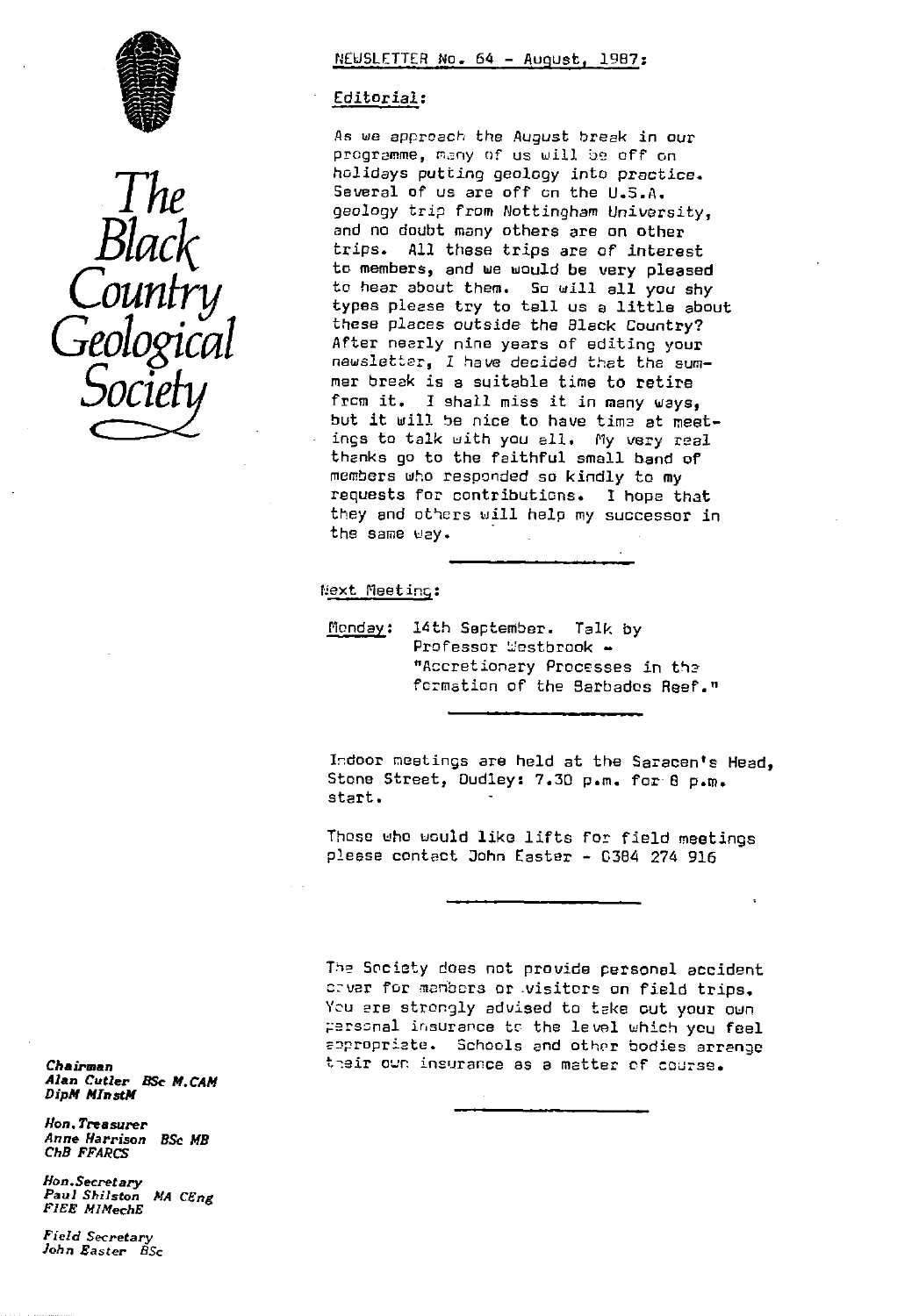#### Programme 1987 :

Monday: 14th September : "Accretionary Processes in the formation of the Barbados Reef." Talk by Professor Westbrook of 9irmingham University. This will include sedimentary processes near deep ocean trenches.

Sunday : 11th **Octobers** "New Sites in the Malvern Hills." Leader Or. D. 5ullard. Joint field trip with Shropshire Geological Society.

Monday: 16th November: "Geology and Philately." Talk by Dr.-R. 3radshaw, Sristol University.

Monday: 7th December: "Greenland Geology - Roots of an Old Ublcano." Talk by Dr. Andrew Chambers of 9irm. University.

The **Channel Tunnel.** \_ **Pert Two .** (continued from the June issue)

4. Civil Engineering. By H. Norie, Director of Mott, Hayward and Anderson.

The design was well under way and the **construction and equip** mant contracts were. up and running." Tunnelling would be within the chalk marl strata wherever possible, subject to a maximum track gradient of 1%. Further boreholes and geophysical work had been carried out this past winter. The chalk marl outcrops at Folkstone and the tunnel crosses the coast-just west of Dover.

The contracts for the tunnel boring machines have been let in both France and Great Britain. Fully shielded machines have been chosen which can be closed for adverse ground. The cutters rotate at  $4\frac{1}{2}$ rpm and progress at about 5 metres per hour.

The tunnel will be of segmented reinforced concrete with a design life. for 120 years - this is difficult with reinforced concrete.. Some cast iron segments will be used. All segments will be grouted. Pressure slurry will be used in the shields to give support to the ground.

Probing will take place up to 100 metres ahead of the face - and lateral and inclined probes made as desirable. Ground treatment will be carried out in faulted areas and also in areas of high permeability. There will be a series of marshalling tunnels at the Dover end. The disposal of spoil has. been marked out carefully.

5. Ground Engineering : By L. M. Lake, Director, Geotechnical Division, Mott, Hayward and Anderson. He emphasised the greater accuracy of fixing the position of sampling in 1986 compared with 1974, and dealt with deep and shallow structural `and geomorphological features. The saturation of the Gault Cl<del>ay has</del> resulted in collapses at Folkstone Warren, and in situ testing in existing tunnels was carried out.

6. Specialist Geotechnicel Aspects: By . Peon-Luc Dessenne, Head of Gectechnical Department, Bureau de Recherches Geologiques. He also works with Nott,. Hayward and Anderson. Geological mapping was done to a scale of.1/20,000 and for buildings to a scale of 1/100. For the tunnel boreholes were not as close as on land, where a borehole is usually drilled every 50 metres. Geophysical survey data have enabled a lot of data to be obtained at a lower price. However, this could bring a lack of precision due to interpolation. This produces problems in identifying the position of the Gault Clay. Statistical analysis has been used to reduce this problem. Despite this, more boreholes were necessary on the french side, as the geology is more variable.

Details were given of the sophisticated measuring plant used to measure horizontal and vertical tunnel stresses. These showed that there was an ahisbtropy of stress - the vertical stresses were major and the horizontal minor.

Discussion: There was much discussion about the stress and strain on the tunnel, and on the corrections for creer and shrinkage in the concrete. The design of the segments is more governed by durability than by stresses. Thus we have a high level of competence a-d a high *level of safety.*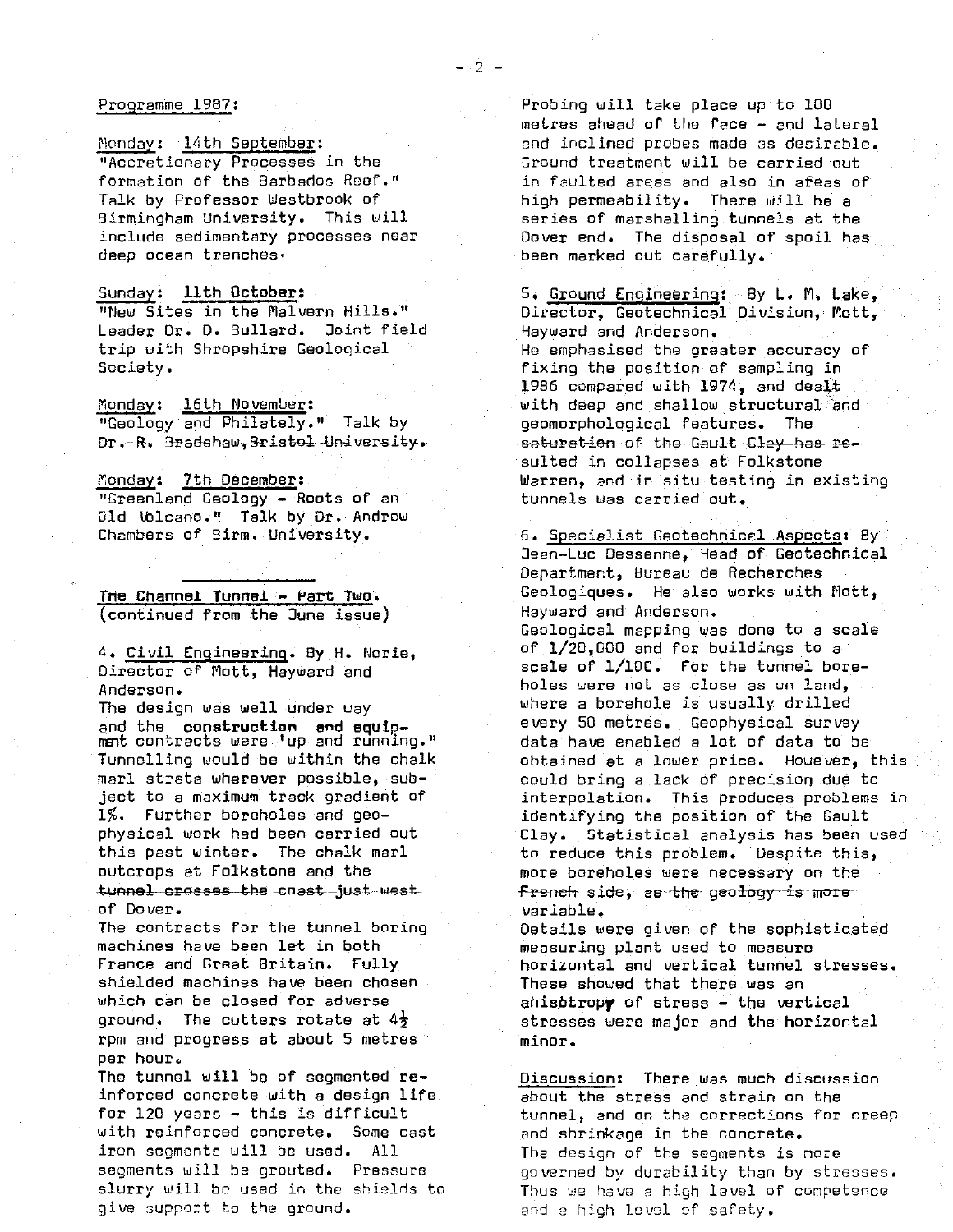The rates of tunnelling given were the daily rates of progress for the service tunnel. The main tunnels were unlikely to be much slower.

#### Douglas Warren:

Thank you very much, Douglas. Vary informative and most interesting) Sheila.

"The Wild West Midlands." An evening of conservation topics. May 18th, 1987. Our Chairman Alan Cutler welcomed visitors\*of kindred organisations. Tom Slater represented the interests of flora and fauna, and Mary Worral helps with putting nature conservation into action. Alan began, first describing the conservation activities of the 9CGS in the 1970's, especially site documentation. Sites of geological value are required for teaching purposes, at all levels from premary school to university, as well as their historical or rarity value. There are about 60 sites documented locally, some with natural history interest also, such as Wrens Nest, Doulton's Claypit and Cotwall End. The Turner's Hill 5551 has the oldest rocks in England containing fossil fish, in Aymestry Limestone. Exposures on the Western Boundary Fault show many different periods, and form an ideal teaching series. Tom Slater described the Urban -Wildlife Group, which was formed in 1980 to promote awareness of wildlife, and to involve local people in the protection of sites. They have five units. One unit deals with ecology, and

one with planning applications. The landscape unit helps with planning, and features such as sites of ponds and shrubs. The education unit works with schools, and the public unit organises events and displays.

The loss of hedgerows and wetlands, and the use of fertilisers puts pressure on wildlife in the countryside, and it has partly come into urban araas. Westaland oress such

 $*$  to discuss the activities

as quarries, and the embankments of canals and railways can be left to grow. The tidy grass of housing schemes might be more interesting if a little more wild. Some good sites have been "developed" such as the Merry Hill shopping centre, involving the last local farm but close to the disused Round Oak steelworks. Other good sites remain. Moseley Bog was not drained, following local lobbying, and a rare fern is conserved there. A subsidence area near Walsall with trees and ponds is used by local schools. Foxes and grey squirrels have adapted to urban life. Cornflowers, marigolds and willow herbs grow well in such areas because of less pesticides, and in some areas bluebells and red campion are used on verges instead of grass. Mary Worral represented the Conservation Wiunteers, who do "anything to help nature." They plant trees, clear ponds, make footpaths and repair walls. They try to save rare plants and animals, but habitats rather than individuals. Woods and ponds need managing, or they will become overgrown or silted. Volunteers also improve access, by paths and steps, and this also reduces damage, because the presence of people inhibits vandalism. Schoolchildren help in school grounds, encouraging interests and learning respect for wildlife. Wolunteers teach skills such as hedge-laying and dry-stone walling, and the management of habitats. They help to tell people whet they can do and where they can go, rather than preventing them doing things. They organise weekends, holidays and camping for their activities. The "photographs were as interesting as the talks, showing everything from.. orchids and bluebells to muddy, hard work. We are especially grateful to our visiting speakers, who showed by their bright-eyed enthusiasm what a tremendous amount of fun hard work can be.

#### Sheila Pitts :

### Dudley Limestone Workings - Progress :

It was August 1985 when the newsletter last received a "sit-rep" en Dudley's limestone problems and the remedial measures being undertaken and planned.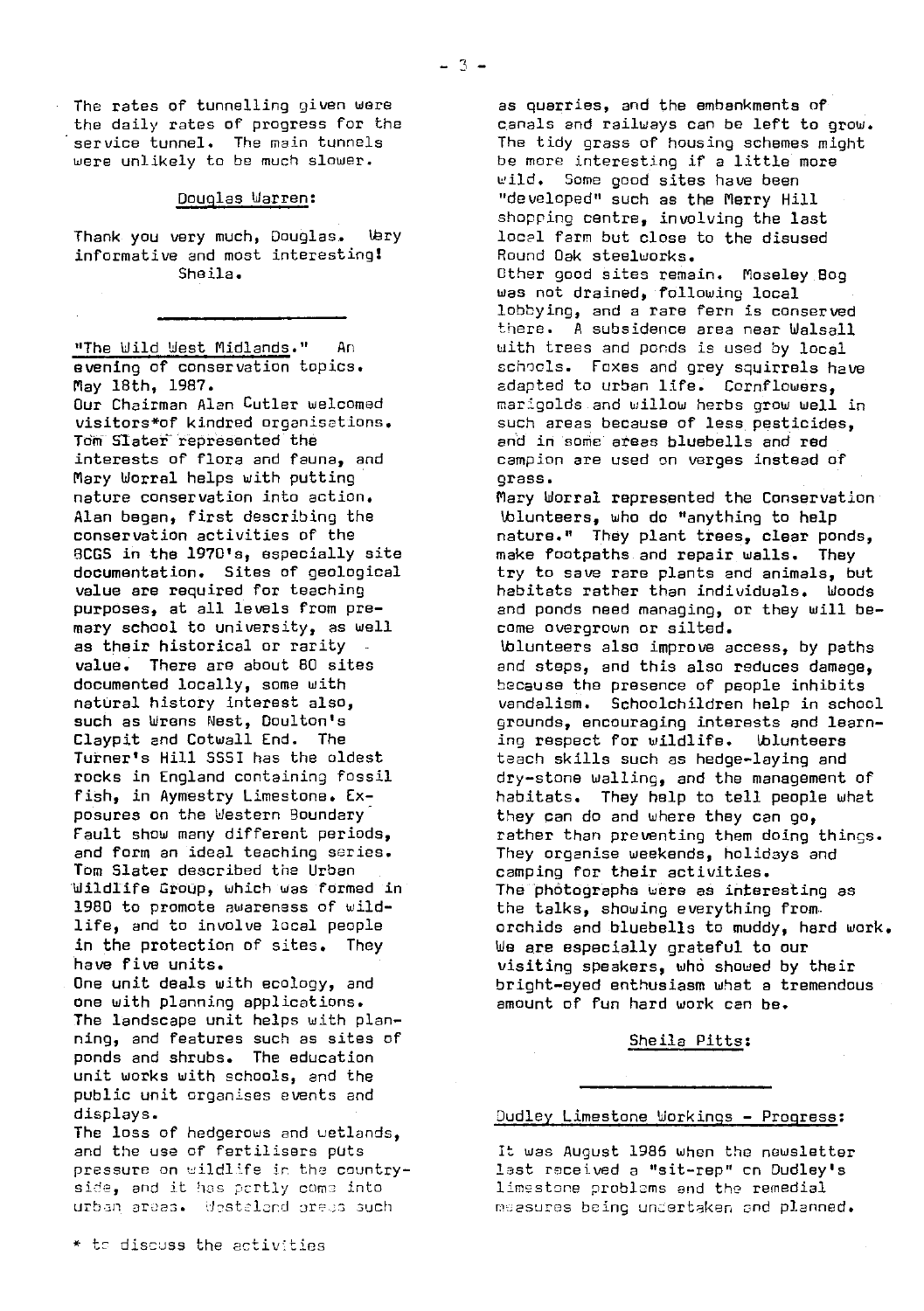As a result it is now possible to report substantial developments since the newsletter.

It is anticipated that the infilling works to the caverns adjacent to Birmingham Road will start shortly, the total cost of which will *be over* £1.5 million, including fees. Over 90% of this will be met by way of a Derelict Land Grant from Central Government, with the local Authority contributing the balance, so as to include the "extra" work necessary to bring back to beneficial use the area of the Dudley Football Club Stadium. The infilling work is due for completion by the end of the financial year, and this will ensure safety and stability of the heavily trafficked Birmingham Road and some houses on the south side, and the Stadium will be available for the 1988/89 season, with completion of the recultivating and regressing of the football pitch during the first half of 1988. Some of the "rook paste" infilling material will be obtained through the coincidental clearance of the derelict Primrose Hill pit mound off Cradley Road, Halesowen, thus killing two birds with one stone, both in Dudley.

Drillhole investigations into parts of the workings on the north- western and south-eastern edges of Wrens Nest Hill, and those south of Dudley Bus Garage were completed early last autumn. Currently in hand are investigations in the northern pact of Dudley Sports Centre, adjacent to the Guest Hospital, in the Black Country Piuseum, in and adjacent to Dudley Zoo and the Castlemill area including British Federal Welder **and** the Foxyards Housing Estate. to be drilling rigs everywhere. It is clearly impractical to summarise accurately or fairly the findings of the various investigations in only a modest number of words. Anyone interested can examine copies of the full reports including plans, as and when they are released at the offices of the Borough Architect and Planner at 4 St. James's Road, Dudley, or of the Borough Engineer at Mary Stevens Park, Stourbridge. It is the policy of the Council to ensure that infcrmation is made fully available to the public as soon as the contractors and

consultants' investigations and reports are completed.

As has been previously stressed, these first and second stage investigations form the necessary preliminaries for the carrying out of remedial infilling and grouting work, as illustrated by the recent and current work at Dudley Sports Centre near Birmingham Road. At the same time, however, the investigation works are important in ascertaining the condition and stability of mines, facilitating on-going assessments of risks, priorities and treatment options, bearing in mind financial resources. In certain instances, such as the gallery south of the Dudley Bus Garage, it has been found that the workings are essentially collapsed, **and,accprd.ingly** the. overlying and adjacent land can continue safely in use as formal open space recreational land.

In other cases continued beneficial use of land can continue whilst the condition of open workings is regularly checked by personal inspection or remote monitoring. Over the last four years it has been possible to gain a much clearer picture of the precise location and extent of Dudley's Limestone Mines, to ascertain their condition and type of and priority for further actions required. At the same time experience has been gained in the implementation of remedial measures, especially infilling with rock-paste. Whilst there still remain substantial mines to be investigated, future years will undoubtedly see a greater proportion of expenditure on remedial measures such as infilling of mines which are accorded highest priority, assessed from considerations of mine stability and land uses affected.

The Council is currently undertaking a full review of its formal Strategy and Programme, which it plans to publish towards the and of this year, and which will reflect the new knowledge and information available, the likely levels of financial resources, competing pressures for action and so on. However, the council has already resolved that priority will be afforded to considerations of safety, reaffirming the criteria established in the 1984 Strategy Document.

#### Alan J. R. Evans:

P.S. Thank you very much, Alen, for enother interesting pocount of what goes